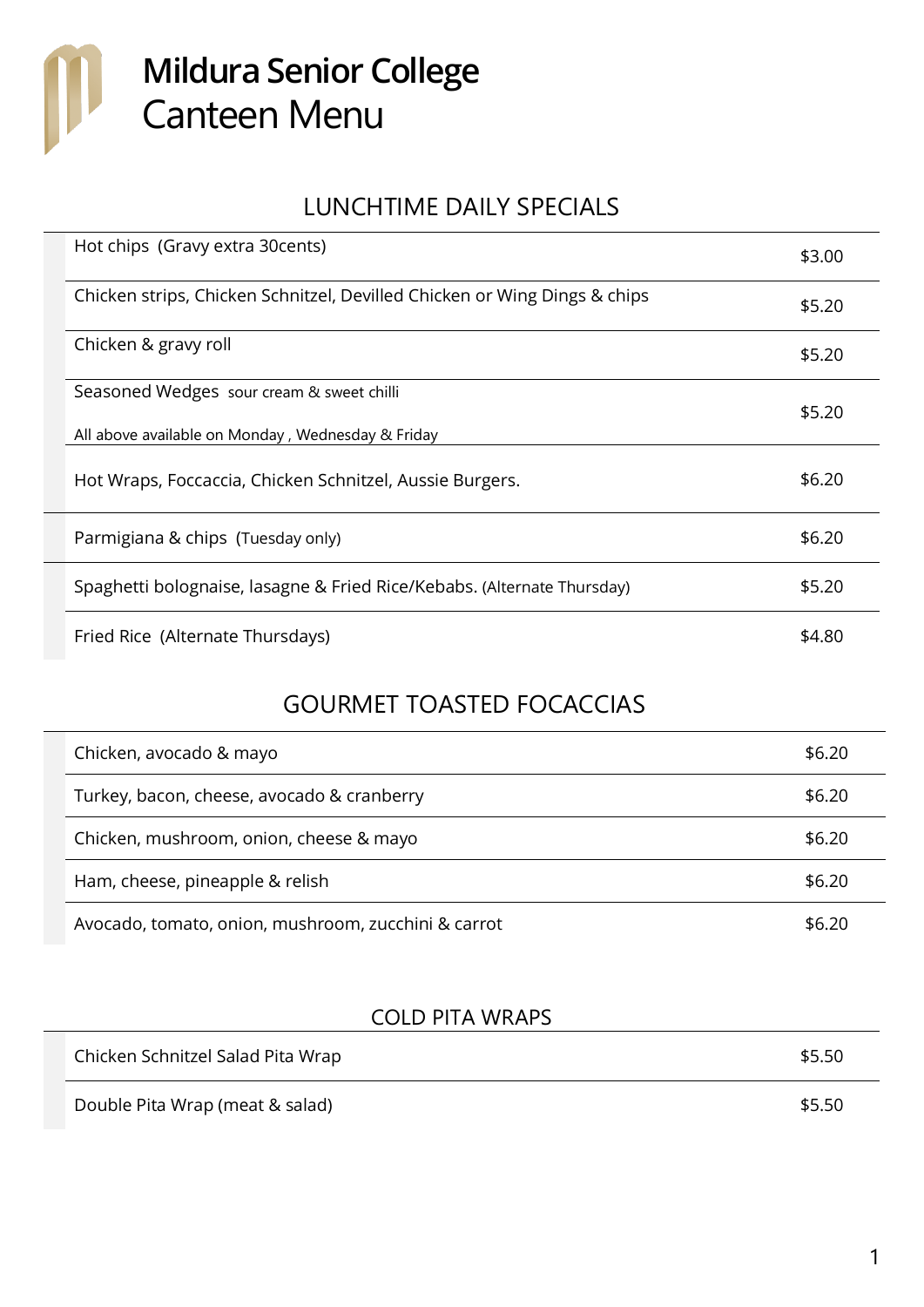# **Mildura Senior College** Canteen Menu

## ROLLS

| Virginian ham & salad                 | \$5.50 |
|---------------------------------------|--------|
| Fresh chicken & salad                 | \$5.50 |
| Corned beef & salad                   | \$5.50 |
| Tuna & salad                          | \$5.50 |
| Virginian ham & cheese                | \$5.00 |
| Fresh chicken, avocado, cheese & mayo | \$5.50 |
| Corned beef, tomato & onion           | \$5.00 |
| Chicken, lettuce & mayo               | \$5.00 |

Place an order before 11:30 for your own combination

# **SANDWICHES**

| One, two or three fillings (as above) | \$4.50 |
|---------------------------------------|--------|
| Meat / tuna & salad                   | \$5.50 |

#### SALADS

| Small Salad box (no meat) | \$4.50 |
|---------------------------|--------|
| Large Salad box (no meat) | \$5.50 |
| Small Salad box with meat | \$6.00 |
| Large Salad box with meat | \$7.00 |
| Caesar salad              | \$5.00 |
| Thai Chicken Salad        | \$5.00 |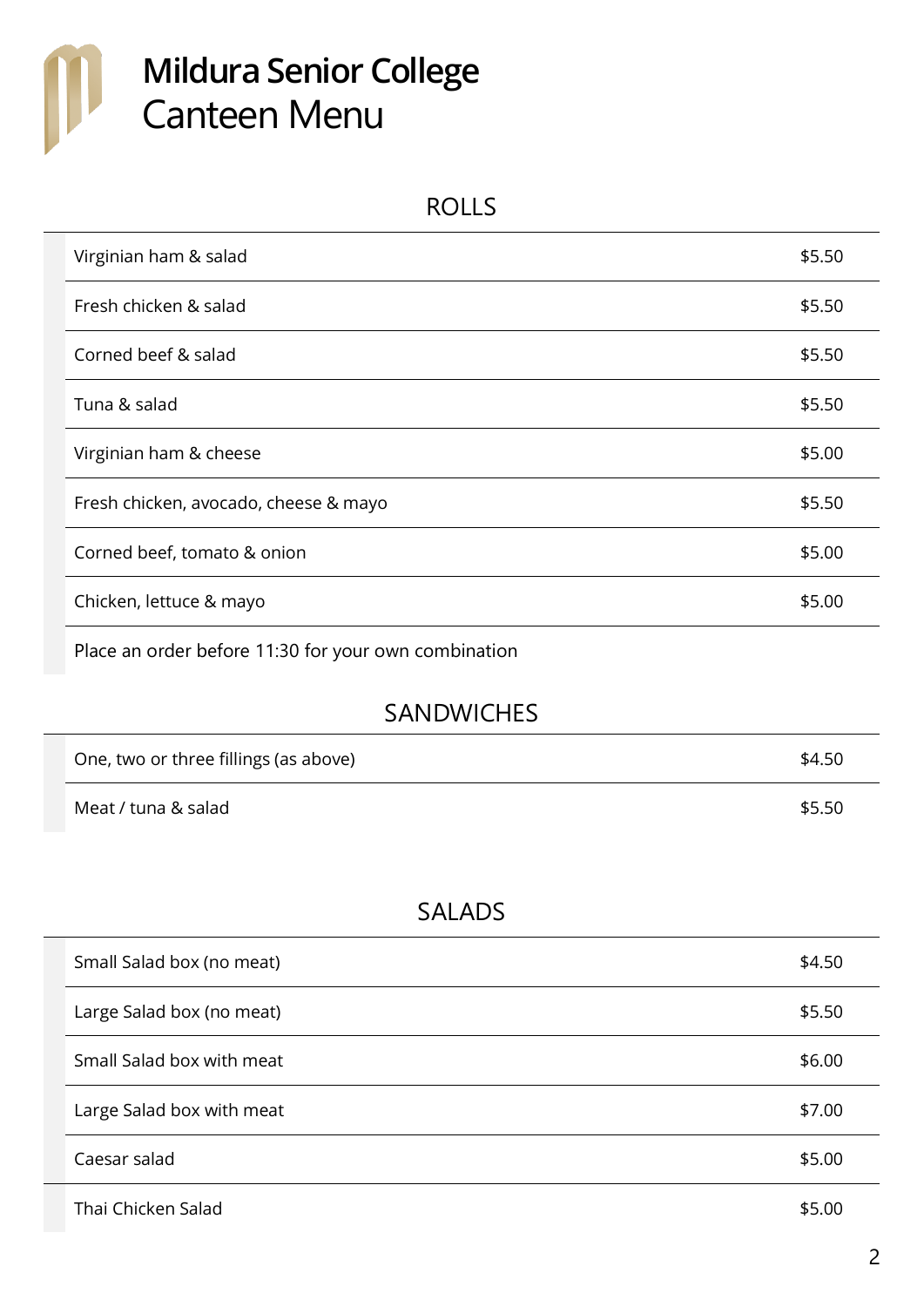

# **Mildura Senior College** Canteen Menu

# RECESS / LUNCH

| Cheese Dogs & Sausage rolls                               | \$3.60 |
|-----------------------------------------------------------|--------|
| Steamed dim sims, Potato cakes & Party pies               | \$1.00 |
| Vegetarian dim sims                                       | \$1.10 |
| Pies, Pasties, Vegetarian Pasties & Spinach/Ricotta rolls | \$4.20 |

# SNACKS

| Fresh Yoghurt Crunch                  | \$2.50 |
|---------------------------------------|--------|
| Fruit packs                           | \$2.80 |
| Small slice, Sara Lee Muffins         | \$3.00 |
| Large Cakes                           | \$3.50 |
| Single Fruit                          | \$1.20 |
| Biscuit & Dip, Biscuit & Cheese Packs | \$2.00 |

#### DRINKS

| Barista, Big M, Farmers Union 500ml & Dare 600ml, Powerade & Pump | \$4.00 |
|-------------------------------------------------------------------|--------|
| Farmers Union 300ml & Nippys 375ml                                | \$3.00 |
| Kyneton Soft Drink                                                | \$3.30 |
| 250ml Lencia Orange Juice & Fruit Box                             | \$2.60 |
| 500ml Lencia Orange Juice                                         | \$3.20 |
| Mount Franklin 600ml                                              | \$2.80 |
| Up & Go                                                           | \$2.10 |
| Canned coke                                                       | \$2.50 |